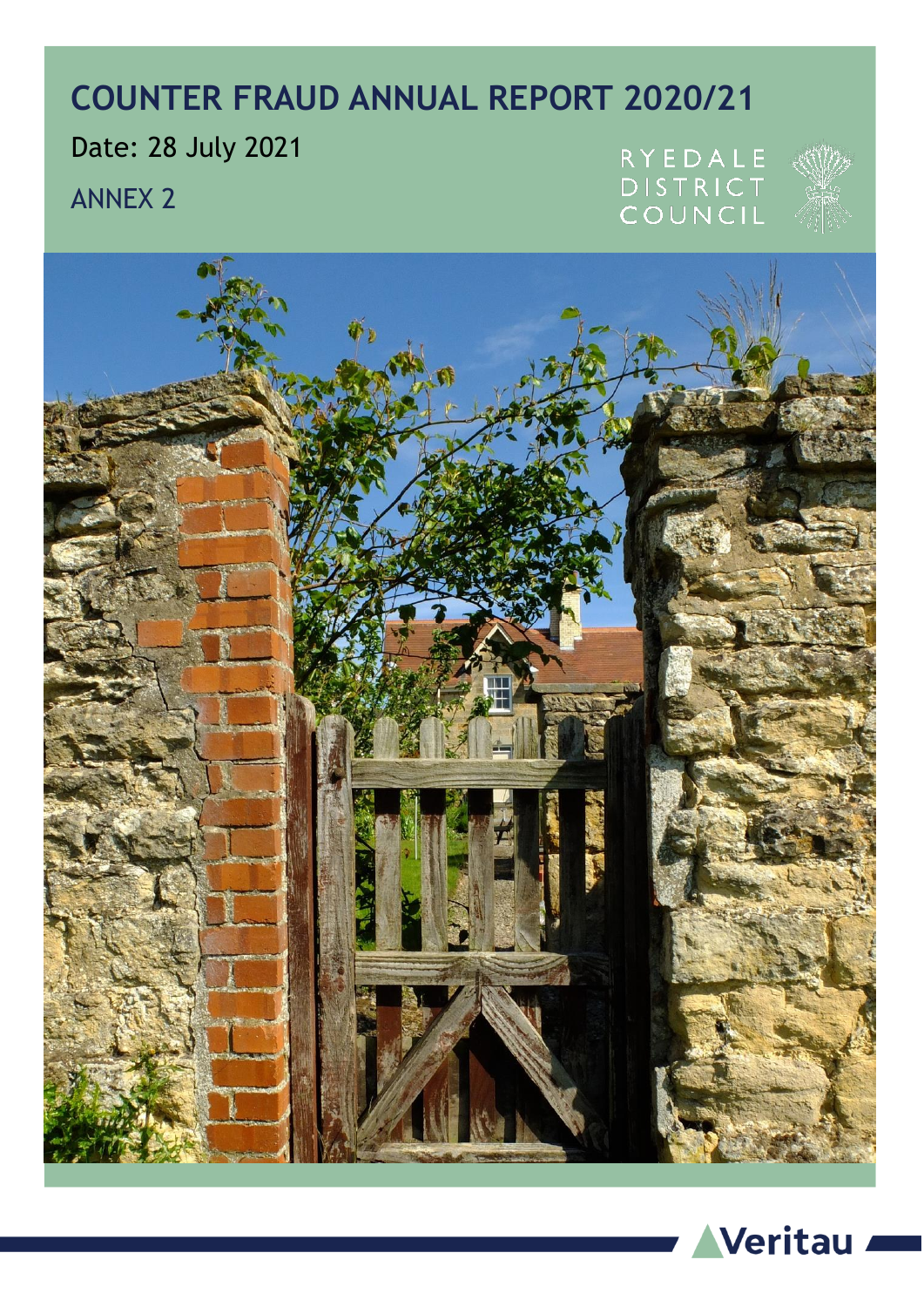### **CONTENTS**





Jonathan Dodsworth Assistant Director – Corporate Fraud



Max Thomas Head of Internal Audit

Circulation list: Members of the Overview and Scrutiny Committee

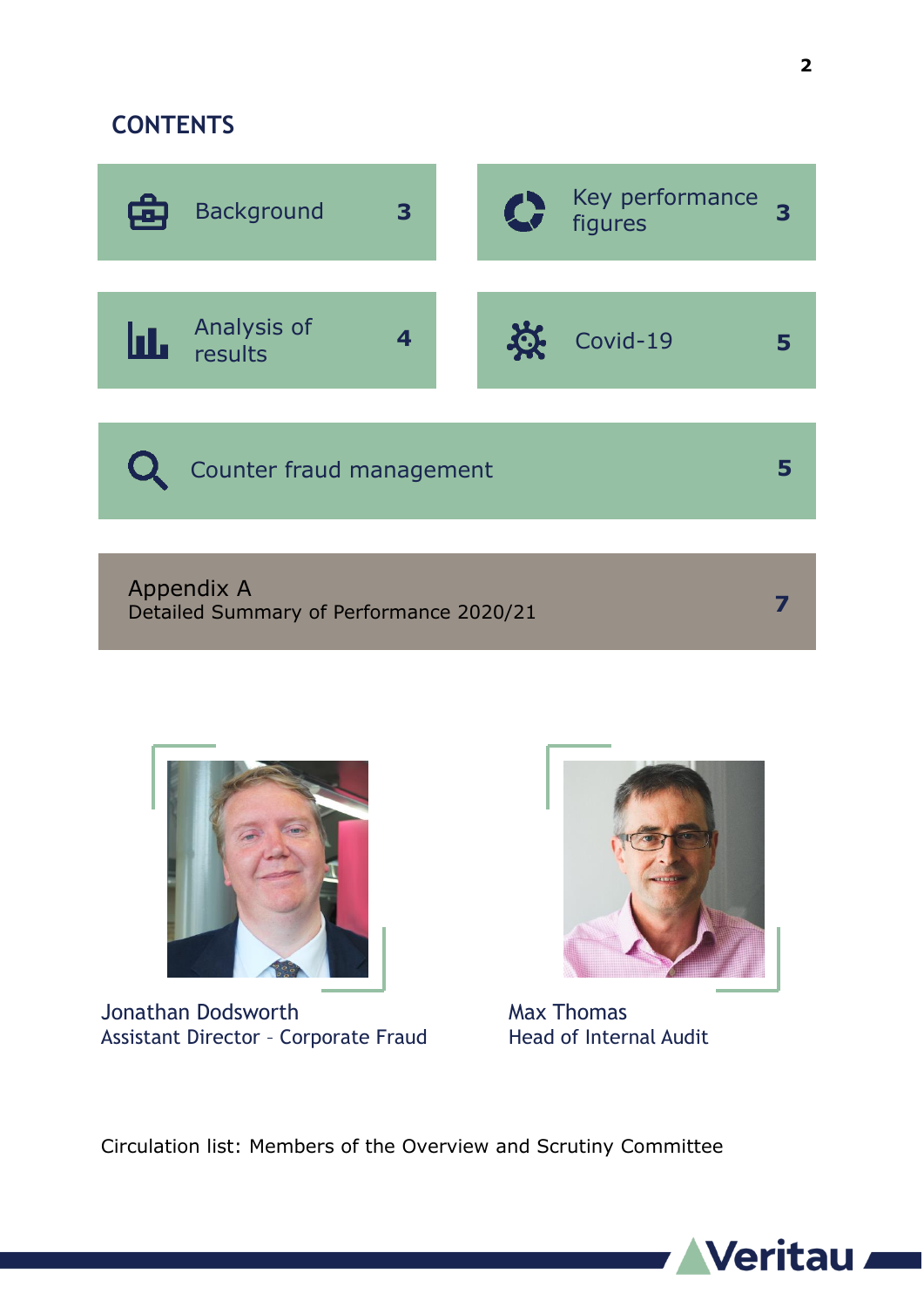

 $\overline{a}$ 

- 1 Fraud is a significant risk to the public sector. Annual losses are estimated to exceed £40 billion in the United Kingdom. Financial loss due to fraud can reduce a council's ability to support public services and can cause reputational damage.
- 2 Veritau delivers a corporate fraud service to the Council which aims to prevent, detect and deter fraud and related criminality. We employ qualified criminal investigators to support departments with fraud prevention, proactively identify issues through data matching exercises, and investigate any suspected fraud. To deter fraud, offenders face a range of outcomes, including prosecution in the most serious cases.
- 3 This purpose of this report is to provide assurance to the Overview and Scrutiny committee that the Council has effective counter fraud arrangements in place.

## **KEY PERFORMANCE FIGURES**

- 4 The counter fraud team helped the Council make £35k of counter fraud savings in 2020/21, against an annual target of £20k.
- 5 The team supported Council colleagues by reviewing applications for Covid-19 related business grants in pre and post payment checking exercises throughout the course of the year. In addition to the savings detailed above, £30k of payments relating to business grants were either stopped or recovered.
- 6 The team received 57 referrals of suspected cases of fraud in the course of the financial year including reports from the public, Council staff, external agencies, and issues identified through proactive exercises. Eleven investigations were completed in 2020/21 with successful outcomes $<sup>1</sup>$ </sup> achieved in 64% of cases.
- 7 One person was cautioned for a council tax support offence, a warning was issued to a business owner regarding an application for small business rate relief, and fraud was prevented in a further four cases.
- 8 A detailed summary of performance can be found in appendix A, below.

<sup>1</sup> Actual outcomes vary by case type but include, for example, benefits or discounts being stopped or amended, sanctions, prosecutions, or management action taken.

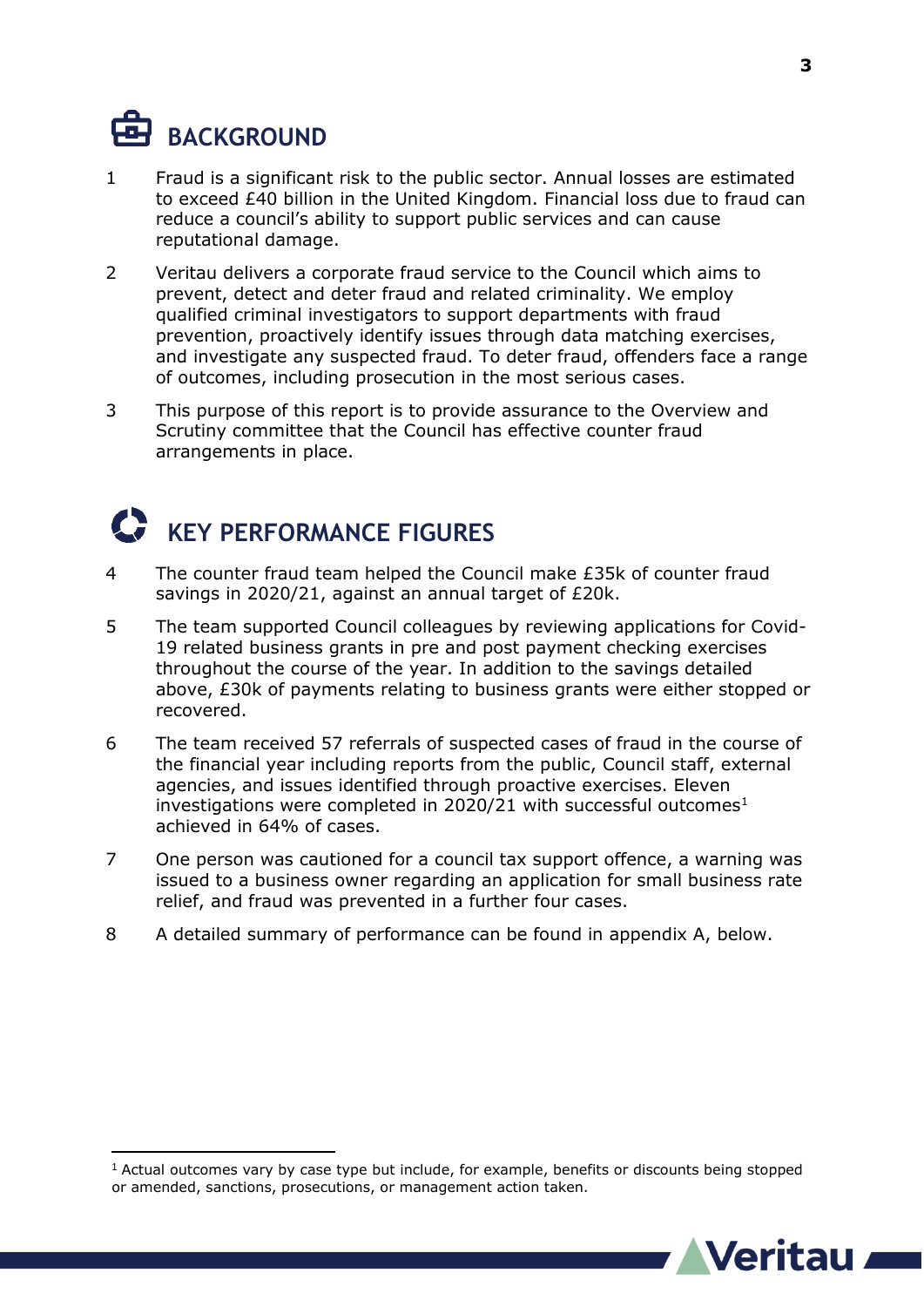# **ANALYSIS OF RESULTS**

9 The counter fraud team had an annual target of £20k to achieve in savings during 2020/21. The savings figures comprise repayment of debt arising from investigative work, a maximum of one year future savings if an investigation has stopped an ongoing fraud that would otherwise have continued, and the prevention of any one-off payments that would have been made without the intervention of the team. A breakdown of the £35k of savings achieved in 2020/21 is shown below.



10 The chart below shows that over the past five years Veritau has helped the Council make over £185k in counter fraud savings, averaging £37k per financial year.



#### **Annual Counter Fraud Savings**

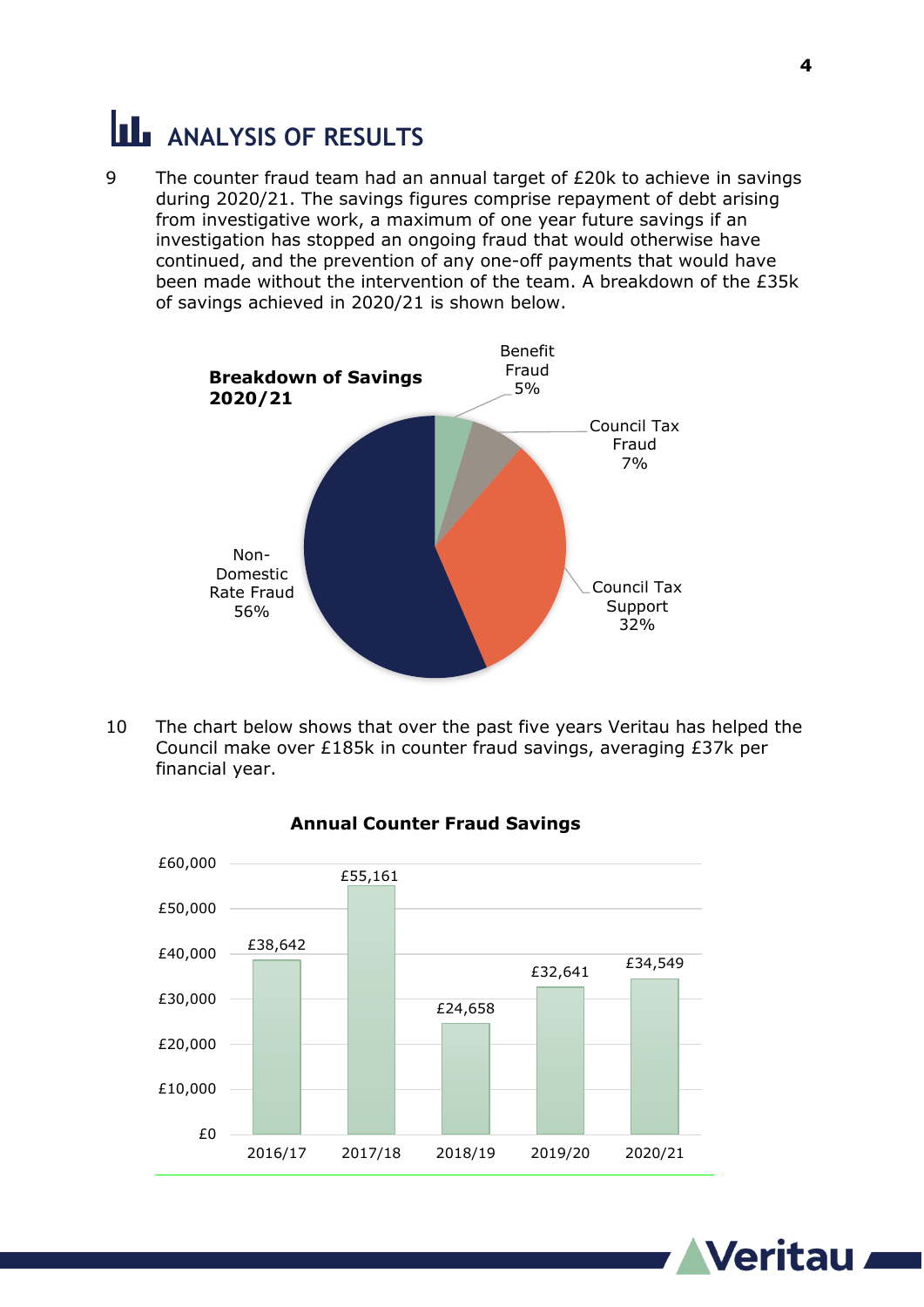

- 11 The Council has played a key role in distributing government grants to local businesses in 2020/21. It distributed approximately £23.8 million during the initial tranche of grants. This was a difficult task, with pressure to distribute grants quickly to provide essential support whilst keeping the risk of fraud to an acceptable level. The grant schemes have been targeted by criminals operating locally, nationally, and internationally. However, checking arrangements in place within the Council, supported by the work of the counter fraud team, have helped to minimise and recover incorrect payments. Veritau reviewed a sample of successful grant applications to assist the Council in fulfilling government mandated post-payment assurance work.
- 12 Potentially fraudulent claims for Covid-19 related grants were investigated by the counter fraud team in the course of the financial year. Two investigations were completed and a number are still ongoing. A total of £30k of payments have either been blocked or recovered.
- 13 The pandemic has negatively affected the normal operations of the counter fraud team. The team has been unable to undertake face to face interviewing, and visits to people's homes due to Covid-19 restrictions. Alternative approaches have been found, including interviewing via letter. Investigative work had to be re-prioritised to address Covid-19 related work and this has affected the number of cases completed in the course of the year.
- 14 Throughout the year the counter fraud team supported the Council by facilitating access to national data matching resources. These checks were made to help ensure that payments were made to bank accounts matching the businesses applying for support. They also helped to ensure that the businesses applying for grants were eligible under the rules of the government schemes.
- 15 The counter fraud team has shared and received information relating to national scams by organised criminal gangs with government departments, national bodies, and regional partners.

## **COUNTER FRAUD MANAGEMENT**

- 16 Veritau undertakes a range of non-investigative activity to support the development of counter arrangements at the Council. In 2020/21 a new counter fraud strategy for the Council was produced and the counter fraud policy was updated.
- 17 Raising awareness of fraud is an important function of the counter fraud team, amongst Council staff and the public. Training sessions were delivered to Council departments by the counter fraud team via video conferencing instead of in person. A specific cybercrime awareness month was organised and publicised to all staff in October, and content was also published and circulated to staff for International Fraud Awareness Week in November.

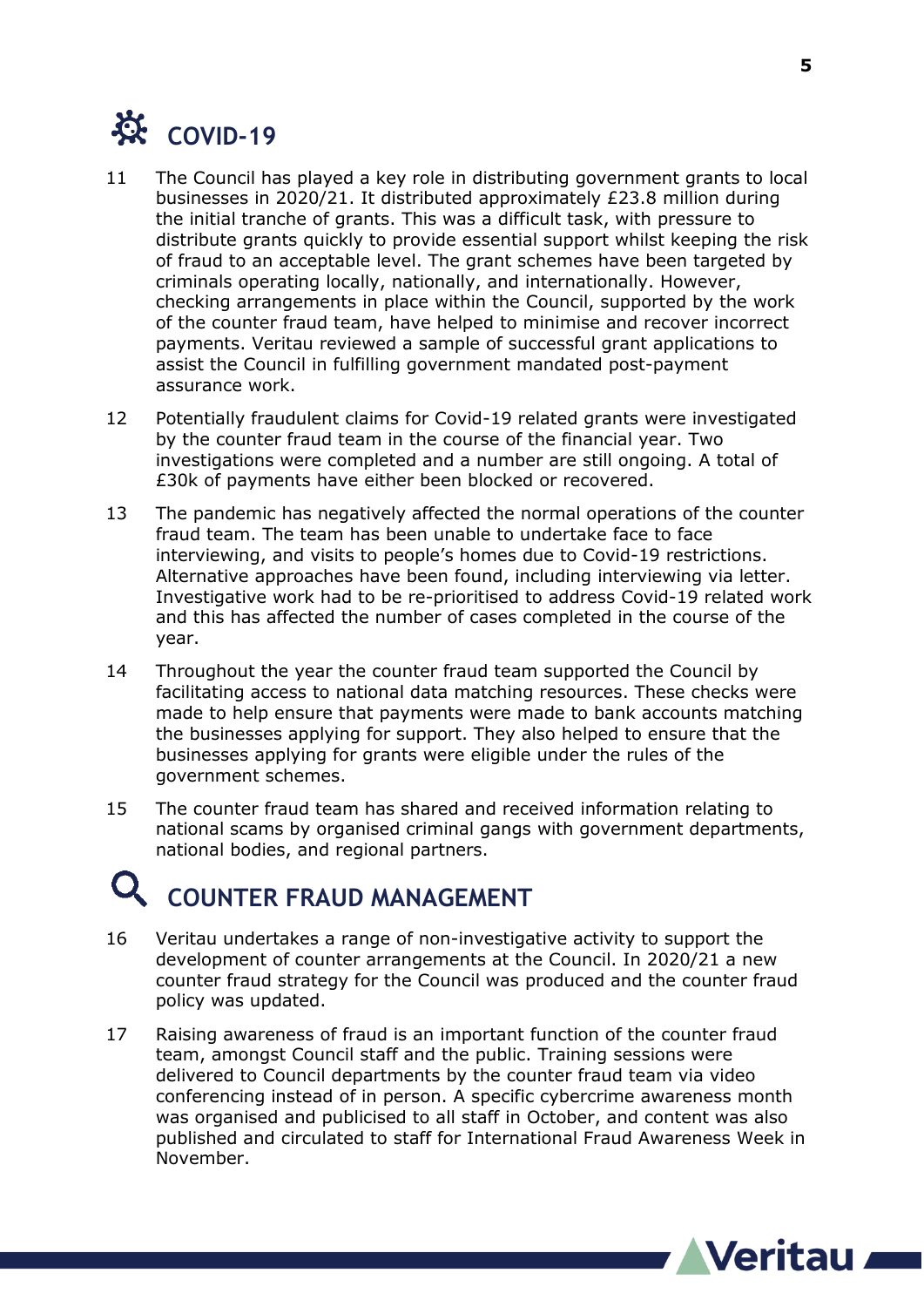- 18 This year's council tax billing included a leaflet advising the public on how to report fraud if they have concerns. Any prosecution action taken by the Council is publicised in order to deter others from committing similar offences.
- 19 Veritau contributes to national counter fraud publications. Data was provided to the annual CIPFA counter fraud tracker which documents fraud against local authorities. In addition, Veritau contributed to and supported development of the national counter fraud strategy for local authorities, Fighting Fraud and Corruption Locally, which was released in April 2020.
- 20 The counter fraud team ensures that the Council meets its legal obligations surrounding counter fraud work. They manage work connected with the National Fraud Initiative, an exercise run by the Cabinet Office, in which Council participation is mandatory. They also provide annual transparency data for publication by the Council.
- 21 The work of the counter fraud team was recognised in November when it was nominated as a finalist for Outstanding Team in the Tackling Economic Crime Awards.

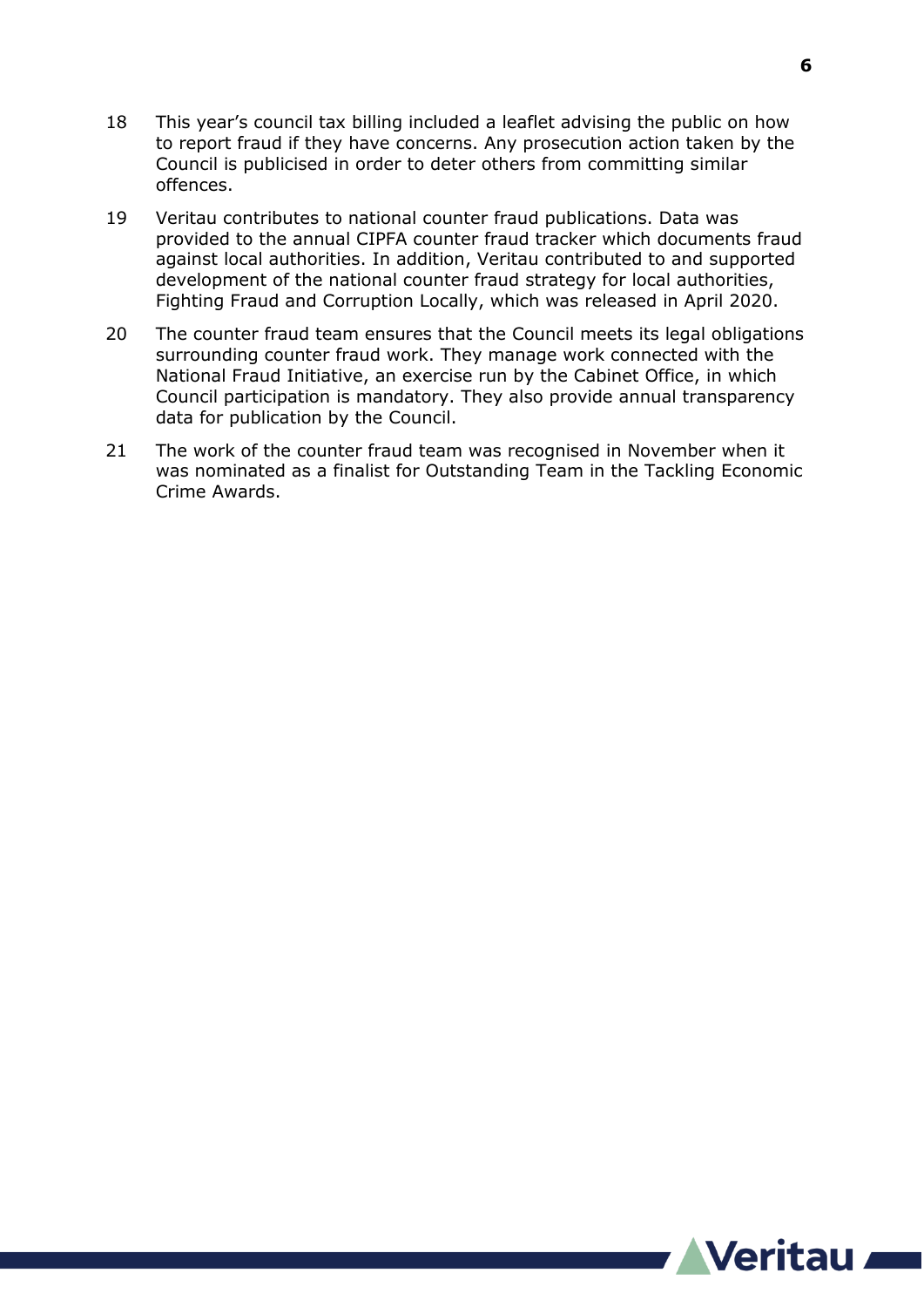## **APPENDIX A: COUNTER FRAUD ACTIVITY 2020/21**

The table below shows the success rate of investigations and levels of savings achieved through counter fraud work in 2020/21.

|                                                                                                                                                                                                   | 2020/21<br>(Actual: Full Yr) | 2020/21<br>(Target: Full Yr) | 2019/20<br>(Actual: Full Yr) |
|---------------------------------------------------------------------------------------------------------------------------------------------------------------------------------------------------|------------------------------|------------------------------|------------------------------|
| Amount of actual savings (quantifiable savings - eg<br>repayment of loss) identified through fraud investigation                                                                                  | £34,549                      | £20,000                      | £32,641                      |
| % of investigations completed which result in a<br>successful outcome (for example payments stopped or<br>amended, sanctions, prosecutions, properties<br>recovered, housing allocations blocked) | 64%                          | 30%                          | 55%                          |
| Amount of savings from the prevention of Covid-19<br>grant fraud                                                                                                                                  | £30,000                      | n/a                          | n/a                          |

Caseload figures for the period are:

|                                     | 2020/21<br>(Full Year) | 2019/20<br>(Full Year) |
|-------------------------------------|------------------------|------------------------|
| Referrals received                  | 57                     | 41                     |
| Number of cases under investigation | 31 <sup>2</sup>        | $12^{3}$               |
| Number of investigations completed  |                        | 20                     |



 $\overline{a}$ <sup>2</sup> As at 31/3/21

 $3$  As at  $31/3/20$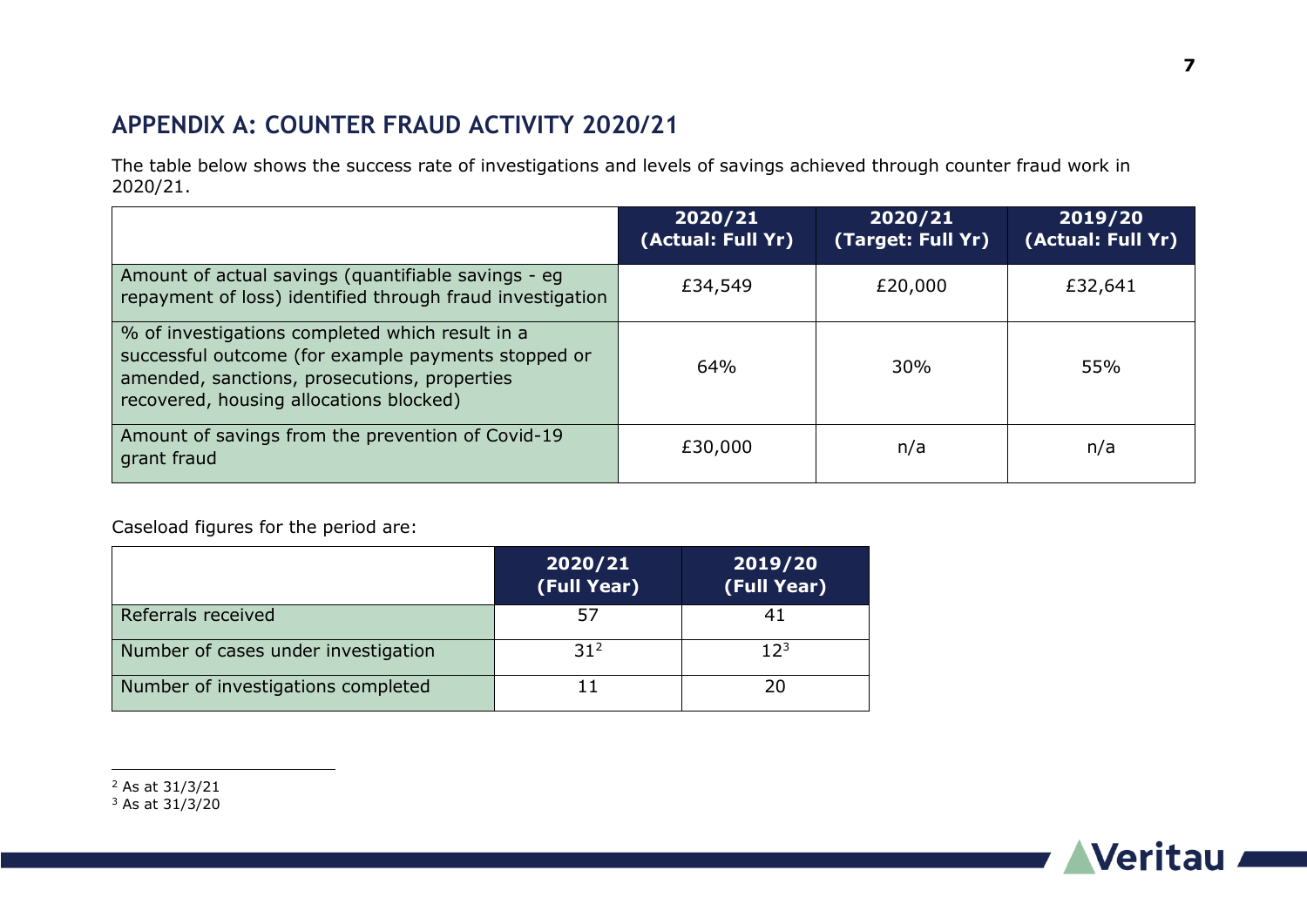### **Summary of counter fraud activity**

| <b>Activity</b>                         | Work completed or in progress                                                                                                                                                                                                                                                                                                                                                                                                                                                                                                                         |
|-----------------------------------------|-------------------------------------------------------------------------------------------------------------------------------------------------------------------------------------------------------------------------------------------------------------------------------------------------------------------------------------------------------------------------------------------------------------------------------------------------------------------------------------------------------------------------------------------------------|
| Data matching                           | The 2020/21 National Fraud Initiative (NFI) commenced in 2020. Data was gathered from a range of<br>Council areas, formatted, and securely sent to the Cabinet Office for data matching. Resulting matches<br>have been released periodically from February 2021 onwards. Over 500 matches for the Council have<br>been released to date.<br>In addition to traditional areas, the NFI has included data matching of Covid-19 grant data. This has<br>enabled checks to be undertaken that were unavailable to local authorities previously, eg cross |
|                                         | boundary data matching. Fourteen matches have been released.                                                                                                                                                                                                                                                                                                                                                                                                                                                                                          |
| Fraud detection<br>and<br>investigation | The service continues to promote the use of criminal investigation techniques and standards to respond<br>to any fraud perpetrated against the Council. Activity completed in 2020/21 includes the following:                                                                                                                                                                                                                                                                                                                                         |
|                                         | <b>Covid-19 related fraud</b> - The team completed two investigations into Covid-19 related grant fraud;<br>$\bullet$<br>both resulted in fraudulent applications being blocked. In total, £30k of payments were blocked as a<br>result of investigations in this area.                                                                                                                                                                                                                                                                               |
|                                         | <b>Council Tax and Business Rates fraud</b> - The team completed four investigations in these areas. A<br>$\bullet$<br>formal warning was issued to a member of the public who attempted to falsely claim a discount.                                                                                                                                                                                                                                                                                                                                 |
|                                         | <b>Internal fraud</b> - No internal fraud allegations were investigated in the last financial year.                                                                                                                                                                                                                                                                                                                                                                                                                                                   |
|                                         | <b>Council Tax Support fraud</b> - Five investigations were completed in this area which led to one<br>person being cautioned for failing to declare capital to the Council.                                                                                                                                                                                                                                                                                                                                                                          |
| Fraud<br>management                     | In 2020/21 a range of activity was undertaken to support the Council's counter fraud framework.                                                                                                                                                                                                                                                                                                                                                                                                                                                       |
|                                         | The counter fraud team regularly alerts Council departments to emerging local and national<br>fraud threats.                                                                                                                                                                                                                                                                                                                                                                                                                                          |